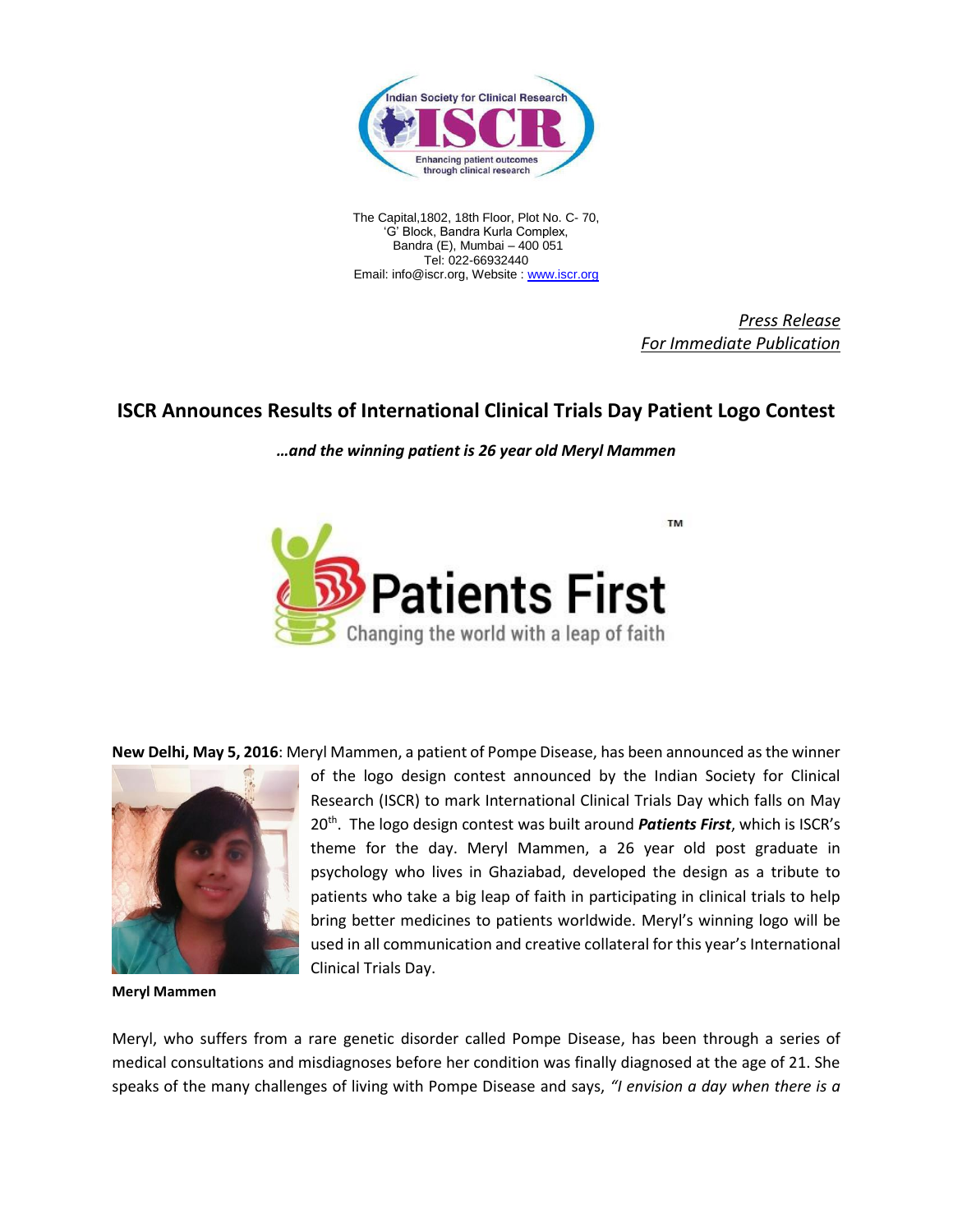*cure for Pompe Disease so that patients can have a better quality of life. If not a cure, at least better treatment options to make our lives easier, as what we have access to at present is simply not good enough."*

ISCR's logo design contest for patients was a creative way of integrating patients into the commemoration of an important day for the clinical research fraternity and to encourage deeper engagement with patients.

**Suneela Thatte, President, ISCR said,** *"We congratulate Meryl on this well-deserved win. This contest was a good opportunity for us to show appreciation of the important role that patients play in clinical research and to incorporate the patient's voice in all our communication. It is for patients such as her and thousands of others that we can continue in our mission to find better and more effective treatment therapies for patients."*

**Explaining her winning logo, Meryl said**, "*The courage and strength of patients who participate in clinical trials in the hope of saving the lives of thousands of others like them is what inspired my logo. My design is symbolic of the patient taking a leap of faith (represented by the heart) to help cure disease (curing of disease represented by rings) through clinical trials."* The rings or circles also represent the positive ripple effect created when patients participate in a clinical trial. And the leap of faith is a leap of faith of patients in the doctor, in the promise of better treatment or cure and in the manner in which the trial is conducted.

**Patients First** is ISCR's theme for International Clinical Trials Day. It is a theme that acknowledges patients who, through their participation in clinical trials, have made new medicines and treatment possible; and a theme which reflects a commitment to patients who are waiting for new treatment and therapies.

## **About International Clinical Trials Day**

**International Clinical Trials Day** is celebrated on May 20th every year to commemorate Dr Lind's trial at sea. Dr Lind's trial was carried out while at sea on board the Salisbury<sup>i</sup>. All scurvy patients were given the same general diet but this was supplemented with various additional items, including cider, elixir vitriol, vinegar, seawater, nutmeg and (crucially) oranges and lemons. In just six days, those patients taking citrus fruits were fit for duty. In this manner, Dr Lind documented the fact that citrus fruits in the diet could prevent scurvy and with this trial, he was regarded as the father of clinical trials.

## **About ISCR**

The Indian Society for Clinical Research (ISCR) is an association of clinical research professionals that aims to build awareness of clinical research as a specialty in India and to facilitate its growth in the country while helping to evolve the highest standards of quality and ethics. To that extent, we are fully supportive of the initiatives undertaken by regulatory authorities to create a more robust and regulated environment in India for the conduct of clinical research and will continue to work very closely with different stakeholders in the development of regulations that will safeguard and protect patients in a clinical trial. For more information, visi[t www.iscr.org](http://www.iscr.org/)